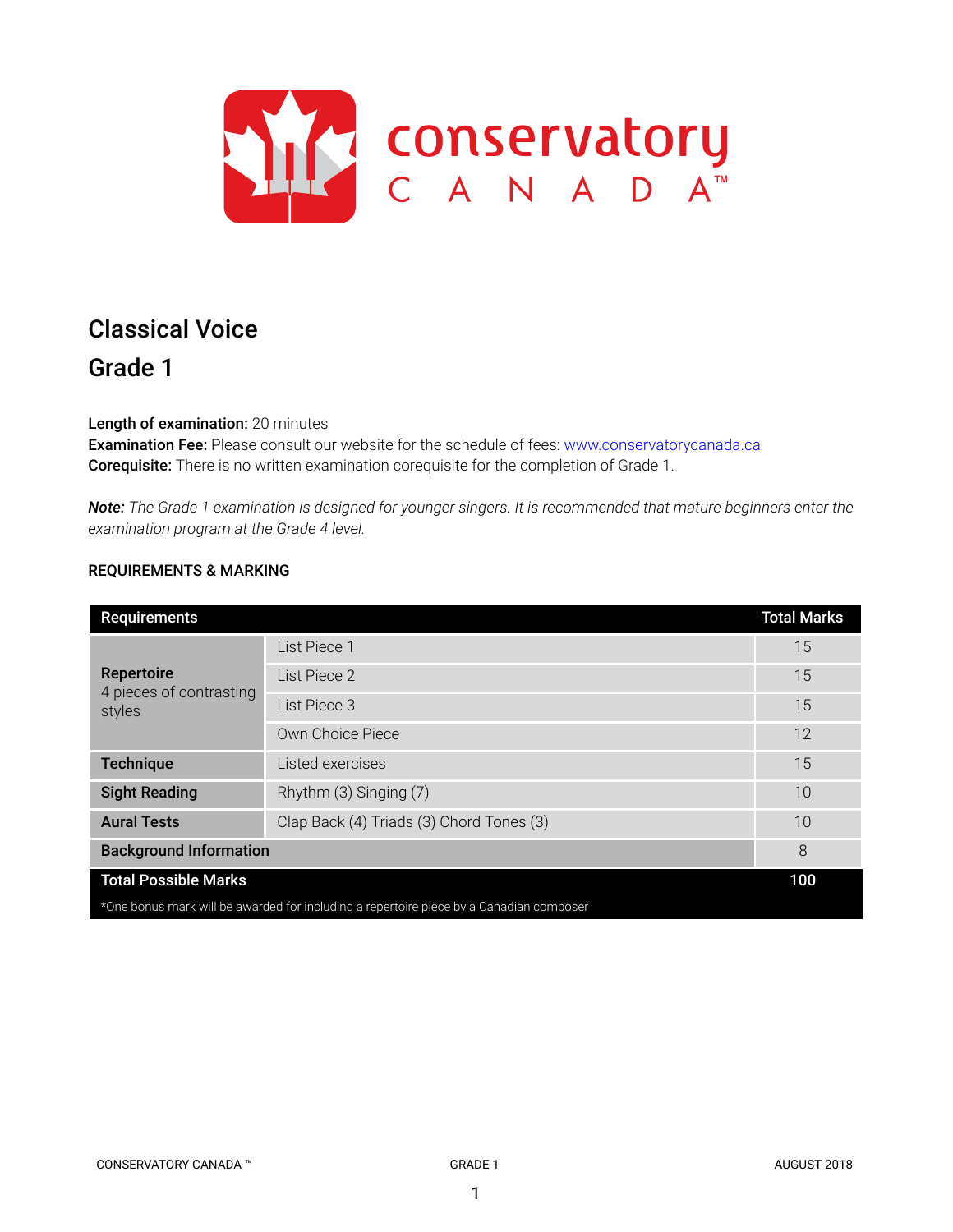## **REPERTOIRE**

- Candidates must be prepared to sing four pieces varying in key, tempo, mood, and subject, with at least three different composers being represented to receive full marks:
	- *Three* pieces from the repertoire list
	- *One* Own Choice piece:
		- This piece may be chosen from the repertoire list (Classical or Contemporary Idioms) or may be a free choice (not chosen from the repertoire list).
		- Free choice pieces do not require approval.
		- Must be at or above the Grade 1 level (can be more than one level above).
		- This piece must be suitable for the candidate's voice and age.
		- Vocal duets are acceptable, provided the candidate's part is equivalent in difficulty to Grade 1, and a second vocalist covers the second part. The second part may be sung by the teacher.
- All pieces must be sung from memory and may be transposed to suit the compass of the candidate's voice.
- Approval is required for Group pieces chosen from outside the repertoire list. The score must be provided to the Registrar (registrar@conservatorycanada.ca) with the requested Grade level. Approvals are free of charge and candidates will be furnished with an approval letter to present to the examiner at the examination.
- Due to time and space constraints, Musical Theatre selections may not be performed with choreography, costumes, props, or dance breaks.
- Repertoire written by Canadian composers is encouraged, although not required. One bonus mark will be awarded for including a Group piece or Own Choice piece by a Canadian composer. Canadian composers are indicated in the repertoire lists with an asterisk (\*).
- Any standard edition of the music may be used for the examination, without prior approval. Downloaded online copies must belong to the public domain or be authentic, purchased copies for which the candidate has obtained rights to use. Photocopies of pieces held without permission are not to be used for examinations.
- All pieces published in the Conservatory Canada New Millennium Series Voice, Grade 1, may be used.

## TECHNICAL TESTS

Candidates must be prepared to sing any or all of the exercises below, in the following manner:

- Sung either to vowels, (IPA): ee [*i*],ay [*e*], ah [*a*], oh [*o*], oo [*u*]; OR solfege syllables/tonic sol-fa names (Grades 1–4 only). In either case, vowel quality will be given assessment priority.
- Sung without accompaniment.
- A different starting pitch for each exercise will be given by the Examiner. The candidate may request an alternate starting note and teachers may include a candidate's preferred range for each exercise with the repertoire list submitted to the Examiner. This must include more than one starting note and is designed to aid the Examiner in understanding the candidate's vocal range.
- Metronome markings are to be regarded as minimum speeds.
- Exercises must be sung in one breath, unless a breath mark is indicated by a comma. In some cases, optional breath marks are included in parenthesis.
- Slurs indicate legato singing; staccato marks indicate staccato singing.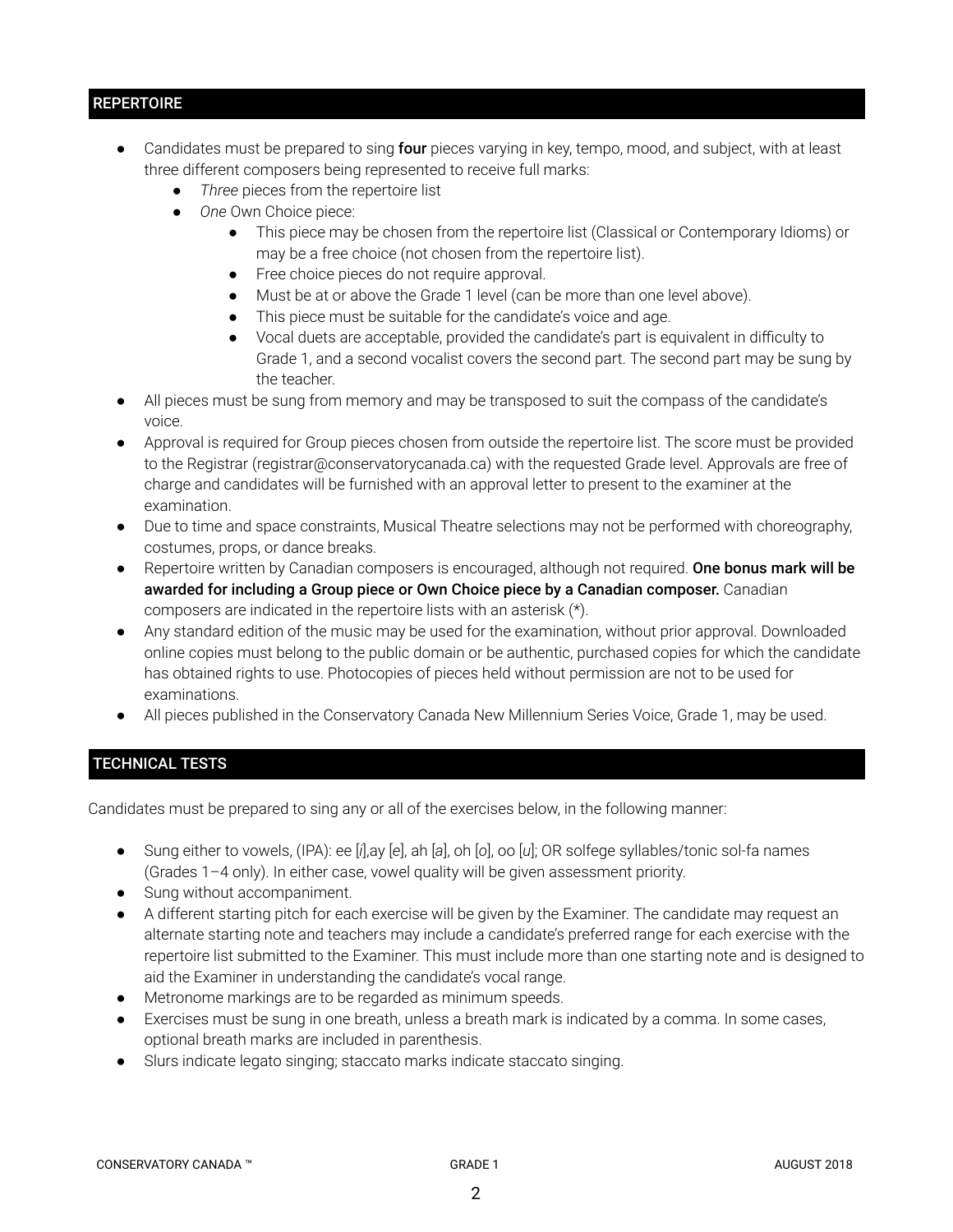

## SIGHT READING

Candidates will be given a brief period to scan the score for the following two tests:

## Rhythm

Tap or clap (at the candidate's choice) a rhythm, 4 bars in length.

- Time signature may be either 2/4 or 3/4.
- Note values may include eighth, quarter, half and dotted half.
- No rests will be used.

#### *Example:*



## Singing

Sing at sight a simple, unaccompanied, 4-bar melody encompassing the first five notes of the scale. Candidates may use any vowel of their choice, solfege syllables, or numbers. The examiner will play a I-IV-V-I chord progression (with the leading note to tonic in the upper part) on the piano to establish the tonality, followed by the tonic note.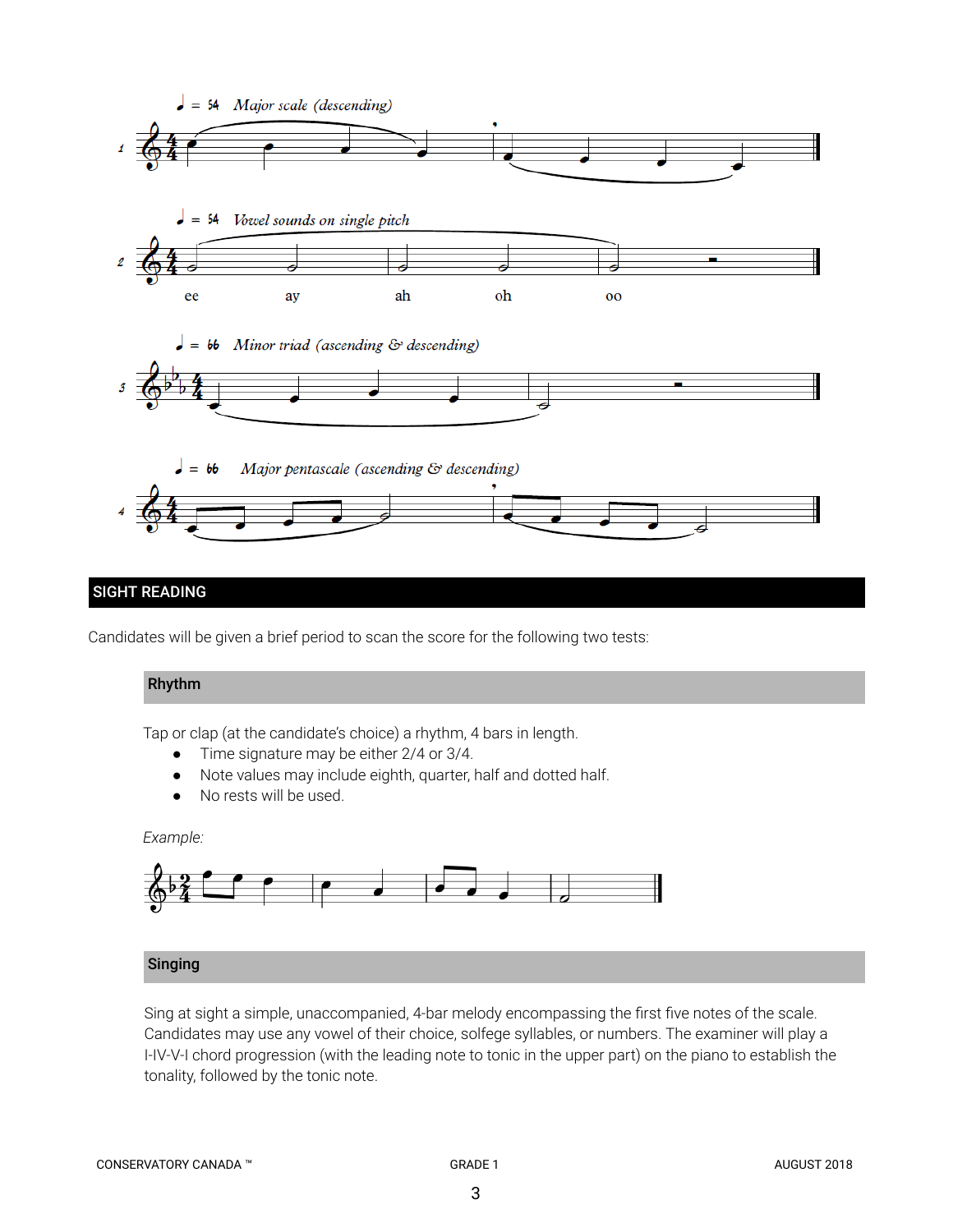- *●* The melody may be in the keys of C, G and F major, with a time signature of either 2/4 or 3/4 time.
- Note values may include quarter, half and dotted half.
- No rests will be used.
- Intervals used will be 2nds and 3rds only.
- The melody will begin on the tonic note.

*Example:*



## AURAL TESTS

Candidates will be required to complete the following three tests:

#### Clap Back

Clap back the rhythmic pattern of a short melody in 2/4 or 3/4 time after it has been played twice by the examiner.

● Note values may include eighth, quarter, half and dotted half notes.

#### *Example:*



#### Triad Identification

Identify major and minor triads played once by the examiner. The triads will be in root position, and will be played in broken form, ascending and descending.

*Example:*



#### Chord Tone Identification

Identify one of the four notes that has been re-sounded after the examiner has played a major four-note chord once. The chord will be in root position and played slowly, broken, ascending and descending. The re-sounded note may be identified by:

- the interval number (1, 3, 5, 8) *or*
- the tonic sol-fa name (do, mi, sol, upper do)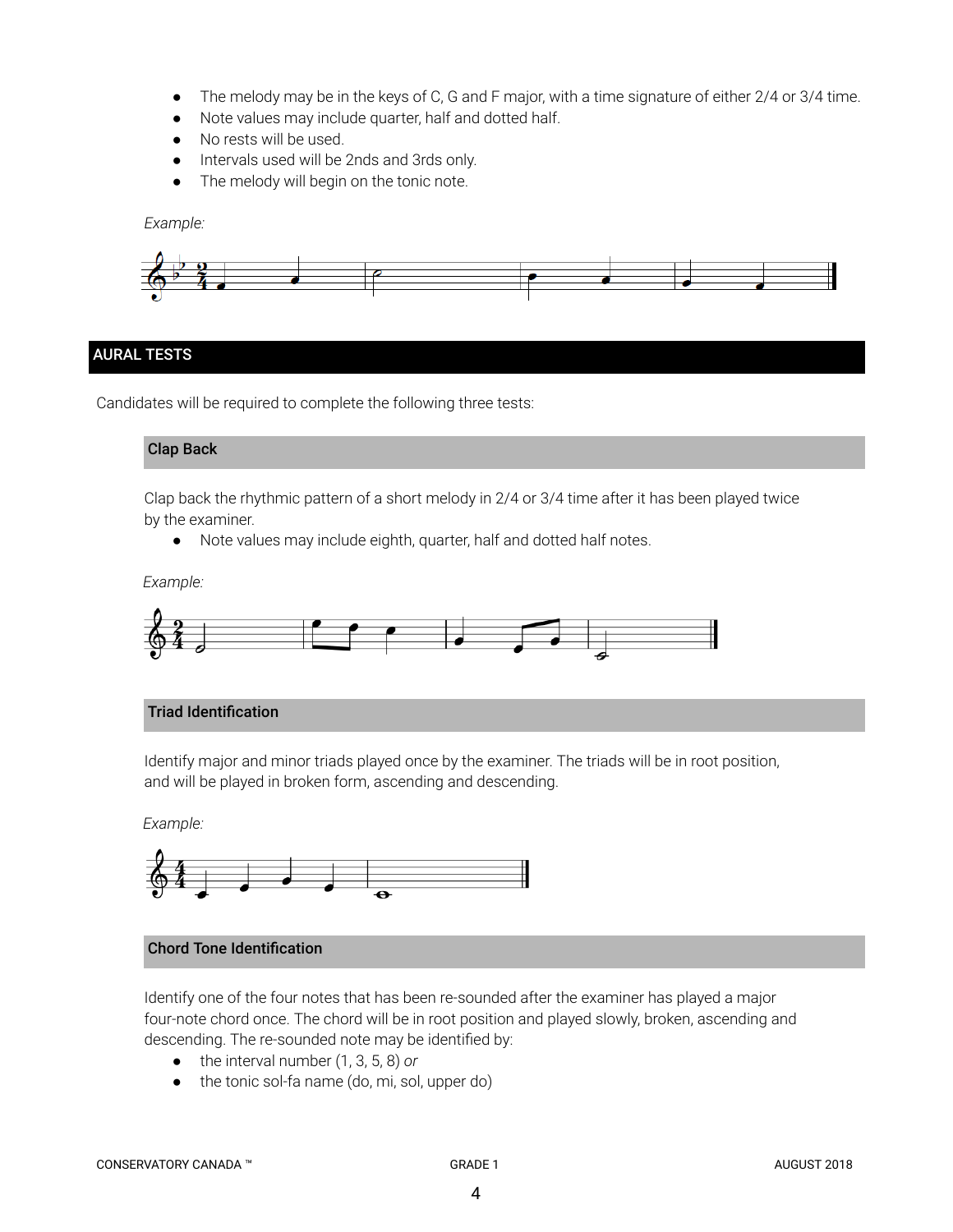*Example:*



## BACKGROUND INFORMATION

Candidates must be prepared to give verbal answers to the following questions pertaining to the List pieces, and demonstrate the following elements on the piano:

- 1. Without reference to the score, give the title, composer/arranger, and key of all List pieces. Students will not be expected to identify keys of modern pieces that are non-diatonic (i.e. atonal, modal, etc.).
- 2. Explain all signs (including clefs, time signatures, key signatures, accidentals, etc.), articulation markings (legato, staccato, accents, phrase or slur markings, etc.), dynamic markings, tempo markings, and other musical terms found in all List pieces.
- 3. Explain the meaning or significance of the title of each List piece.
- 4. Find and play any white key within two octaves above or below middle C, as requested by the Examiner. Candidates will not be required to read the notes from a score.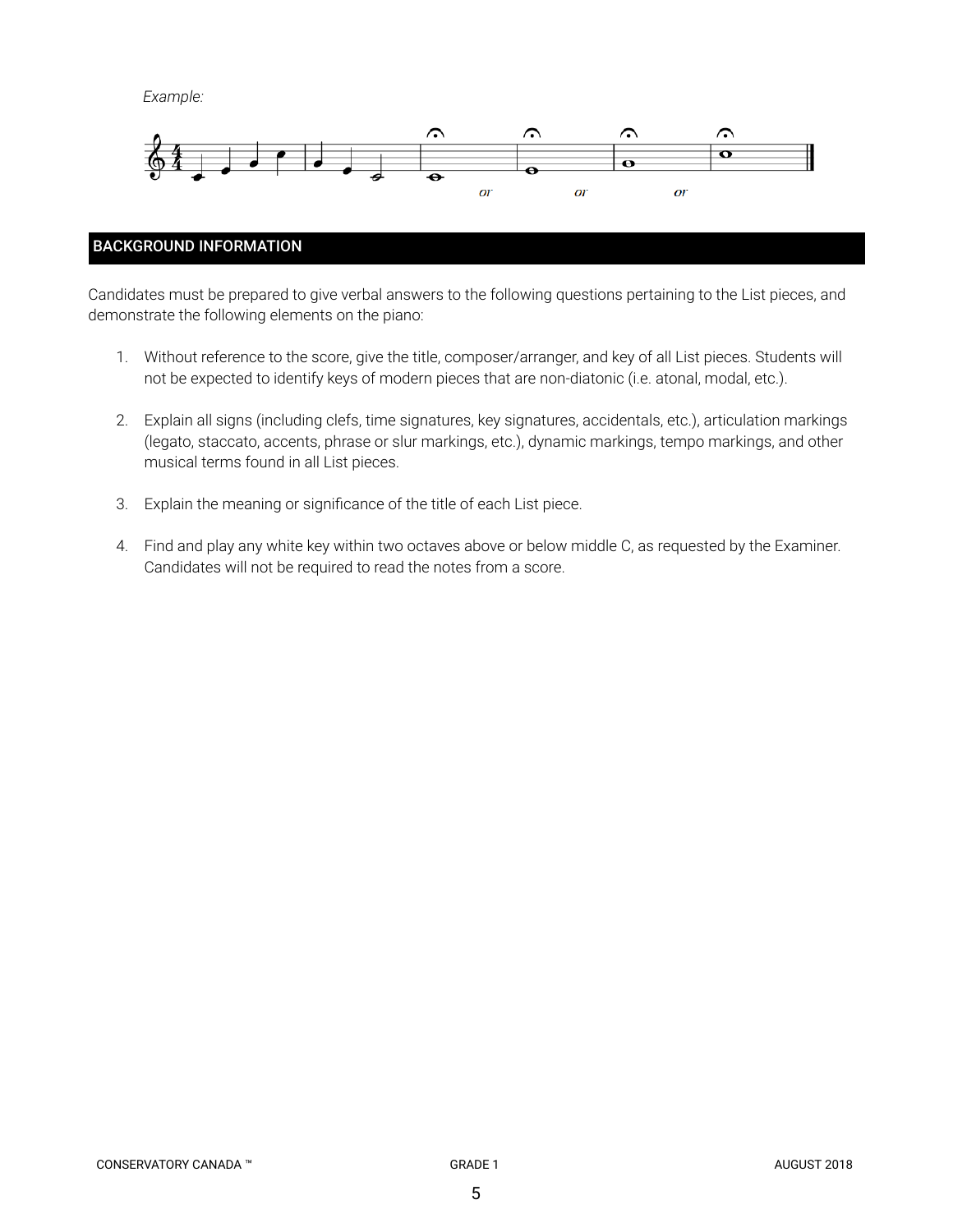# REPERTOIRE LIST

#### \*ANDERSON, C.

*Songs for Inbetweens II*

● Fairies

#### \*ANDERSON, W.H.

- A Child's Prayer
- Lady May
- The Spider Hunter
- To A Baby Brother

#### \*ARCHER, V.

● Someone

*Eight Short Songs for Young Singers*

● Choose ONE

#### \*BECKWITH, J.

*Ten English Rhymes*

- Old Chairs to Mend
- Splash

#### \*BELYEA, W.H.

- Lions
- Rabbits

## \*BLAIR, D.

*Six Playful Songs*

● Bobsledding

#### BROOK, H.

● Colours

#### BROUGHTON, M.E.

● My Caterpillar

## \*CRAWLEY, C.

- Dragons
- Little Leprechaun
- Mrs. Dinosaur
- The Penguin Dance
- The Unicorn
- *Trick or Treat*
	- The Night the Witches Ride

#### \*CURWIN, C.

● My Dog Spot

#### \*DRYNAN, M.

*Songs for Judith*

● Lullaby

#### DUNHILL, T.

- Grandfather Clock
- One Autumn Dav
- The Curliest Thing

#### DURING, C.

• Summer Lullaby

## FENWICK, R.

● The Snowman

#### \*FLEMING, G.M.

- Snow
- *5 Primary Songs*
	- Sea Song
- *Spring Songs*
	- Rain

#### FOSTER, S.

● Some Folks

## HAMPSHIRE, C.

- My Valentine
- Snowflake
- There Once Was A Puffin
- *7 Unison Songs*
	- Man in the Moon

#### HOWELL, D.

● The Little Princess

#### \*KASEMETS, U.

- Eletelephony
- Who Has Seen the Wind?

#### \*KURTH, B.

- A Cookie for Snip
- Haircut
- The Tired Moon
- *3 Festival Songs*
	- My Ginger Kitty
	- The Picture Gallery

#### LYELL, M.

- Daisies
- *4 Little Songs for Little People*
	- Swinging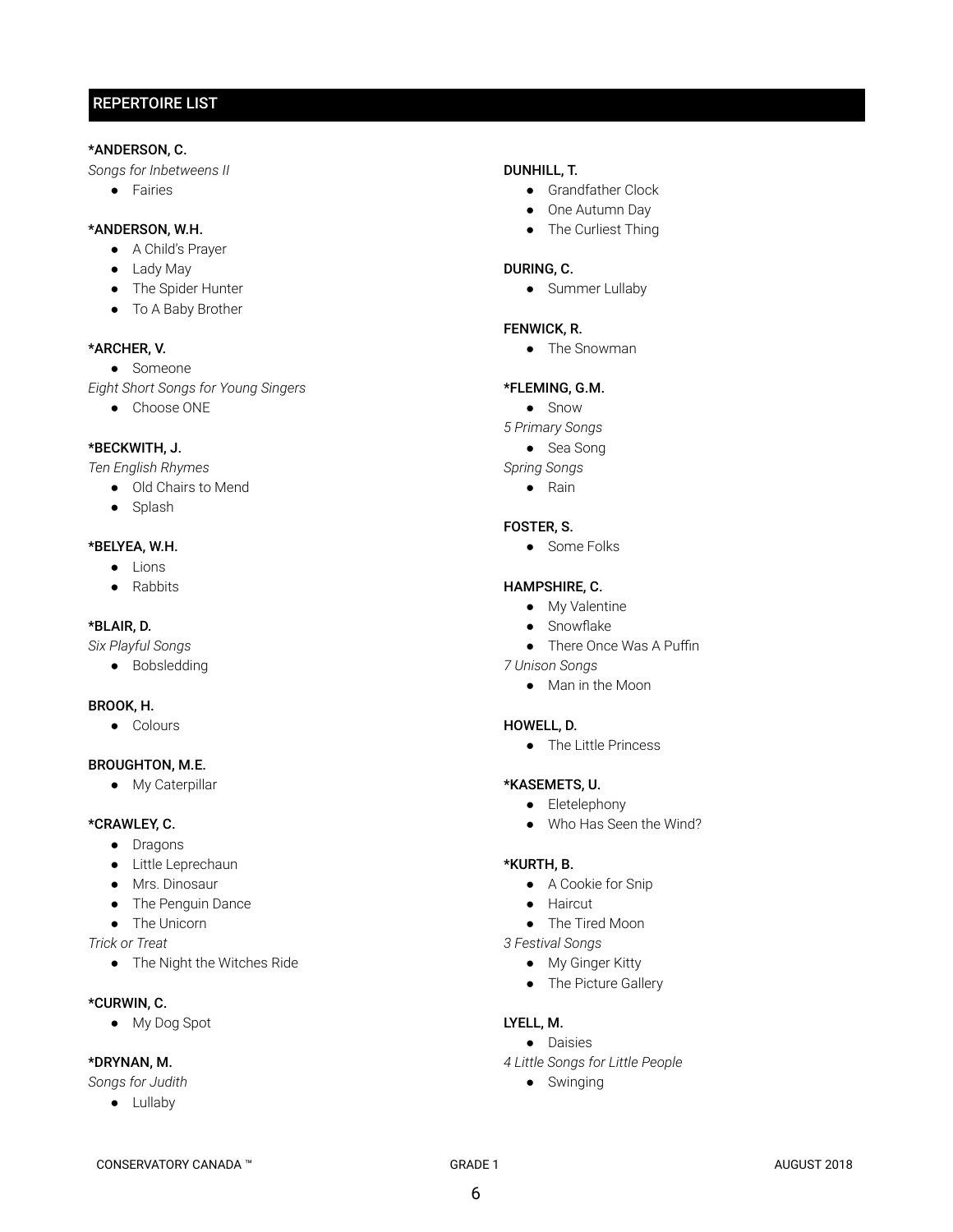#### MURGATROYD, V.

• The Happy Sheep

#### OHLIN, C.P.

● I Like Dogs

## \*OUCHTERLONY, D.

- Almost Asleep
- Some Day

#### \*POLLMER, E.

● If I Were …

#### ROWLEY, A.

- Pear Tree and Plum-tree
- The Linnet's Secret

#### \*SANGSTER, D.

*Songs of Springtime*

- It's Spring
- The Funny Rain

#### SHARMAN, C.

● The Wind

#### \*SHAW, M.L.

● Earth *Swamp Critters*

● Ali the Alligator

#### \*STEPHEN, R.

*Rattle, Wheeze and Roar*

- In a Quiet Night
- Song for the Crane
- The Power Shovel

#### \*TELFER, N.

● Noise

## TRADITIONAL FOLK SONGS

#### AMERICAN

● This Land is Your Land (arr. Guthrie)

#### CANADIAN

- Acadian Lullaby (arr. Stephen)
- A La Claire Fontaine (arr. Gallant\*)
- J'Entends Le Moulin (arr. Fielder\*)
- Lev' ton Pied *(Vingt-et-une Chansons Canadiens)* (arr. MacMillan\*)
- Vive La Canadienne (arr. McLean\*)

#### GERMAN

● There Stands a Little Man (arr. MacMillan\*)

#### JAPANESE

● Sakura (arr. Brice)

#### POLISH

● Snowy Flakes (arr. Cook\*)

#### RUSSIAN

● Little Birch Tree (arr. Goetz)

#### WELSH

● All Through the Night (arr. Somervell)

## MUSICAL THEATRE

#### BART, L.

*Oliver*

- I'd do Anything
- Who Will Buy

#### CHURCHILL, F.

*Bambi*

- Little April Shower
- With A Smile and a Song

*Peter Pan*

● Never Smile at a Crocodile

## CLARE, S.

*Bright Eyes*

● On the Good Ship Lollipop

#### FAIN, S.

*Sleeping Beauty*

● Once Upon A Dream

#### HARLINE, L.

*Pinocchio*

● I've Got No Strings

#### RODGERS, R. & HAMMERSTEIN, O.

*South Pacific*

- Dites-Moi
- *The Kind and I*
- I Whistle A Happy Tune
- *The Sound of Music*
	- Do-re-mi